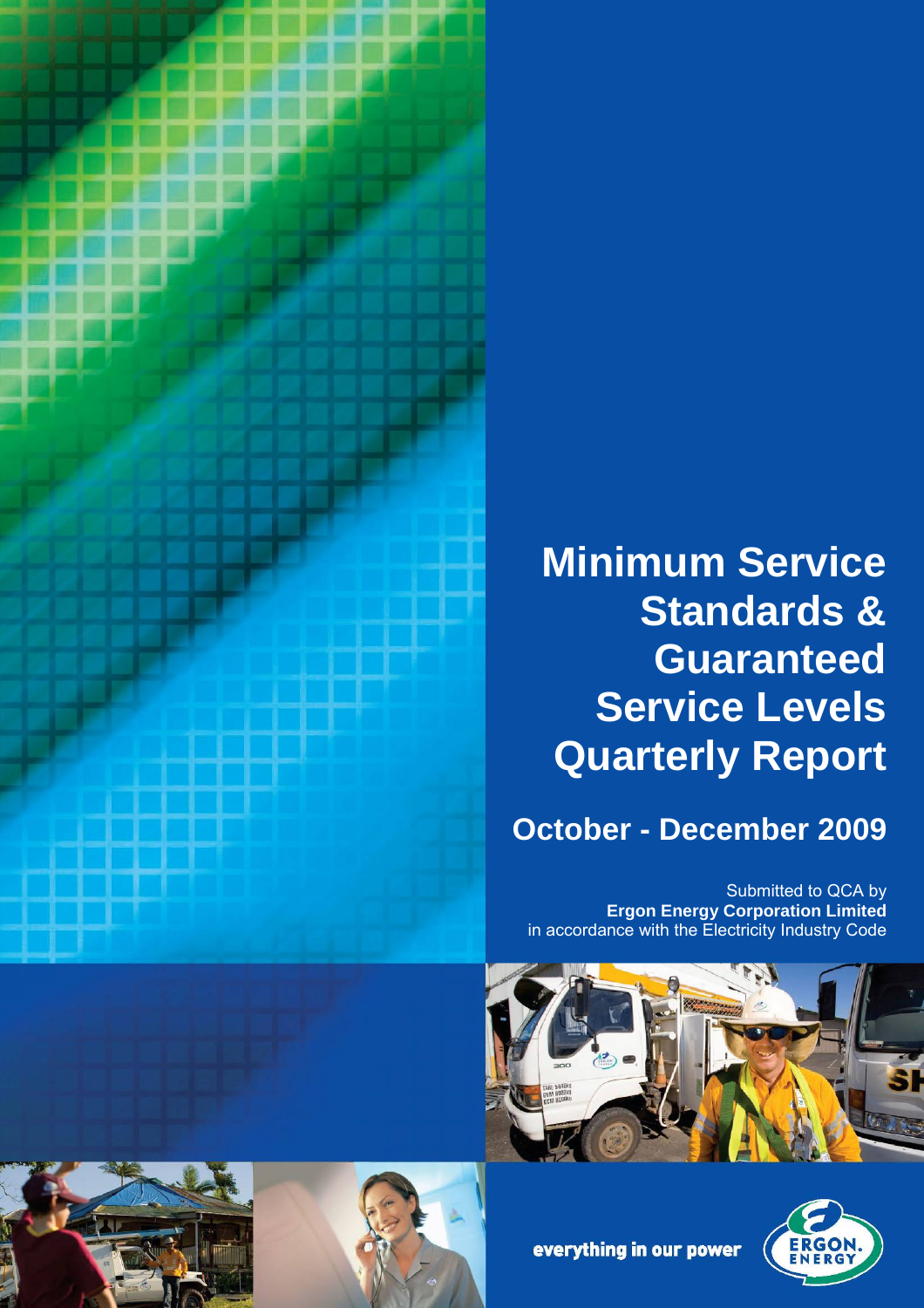## **Table of Contents**

| Explanation of reasons for exceeding minimum service standards and proposals to improve performance 7 |  |
|-------------------------------------------------------------------------------------------------------|--|
|                                                                                                       |  |
|                                                                                                       |  |
| GSL Claims Breakdown for the Quarter and Financial Year to Date (1 October 2009 to 31 December 2009)9 |  |
|                                                                                                       |  |

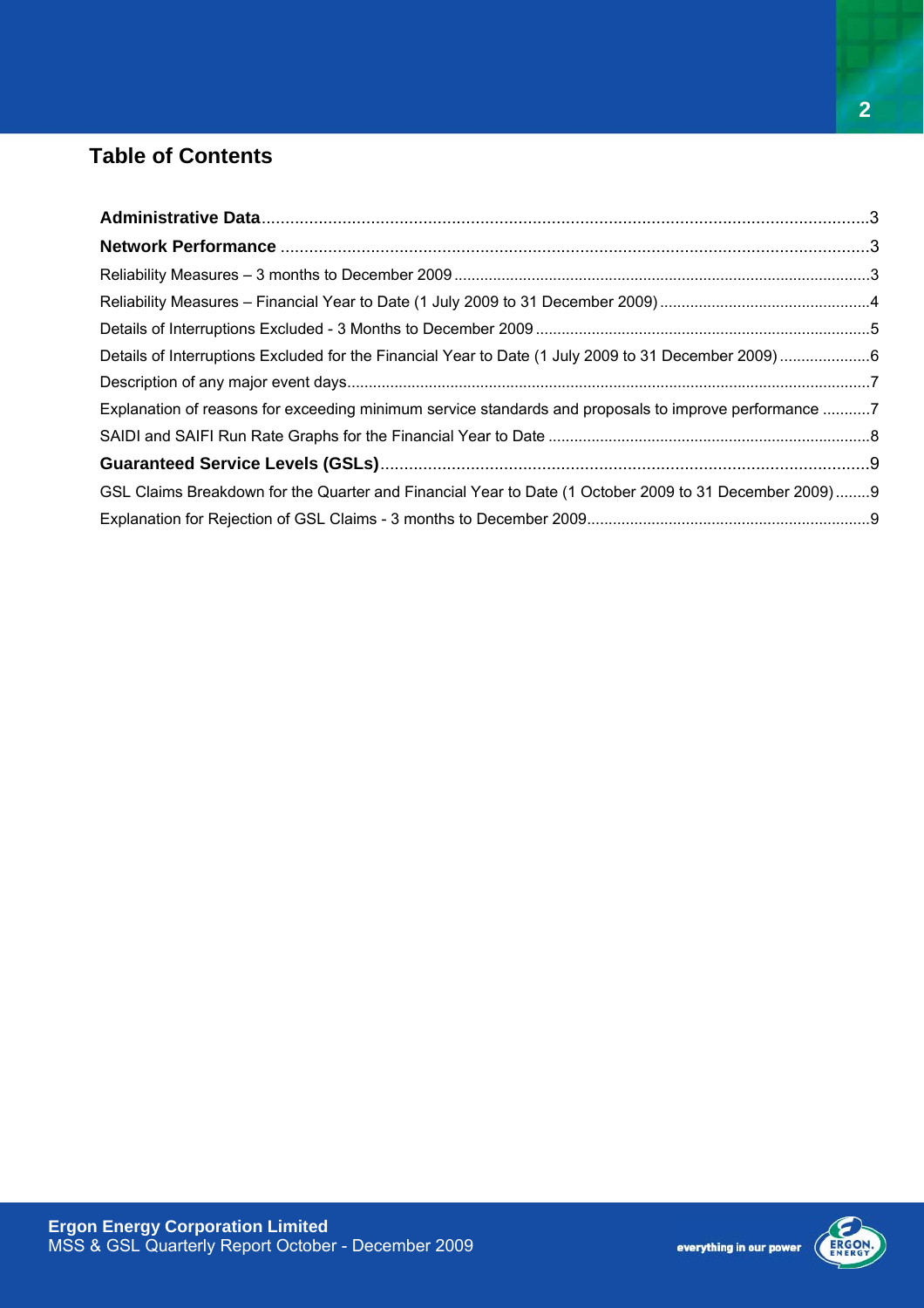### **Administrative Data**

| <b>ITEM NO</b> | <b>MEASURE</b>                        | <b>UNIT</b> | VALUE                            |
|----------------|---------------------------------------|-------------|----------------------------------|
| 1.1            | Distribution Network Service Provider | Name        | Ergon Energy Corporation Limited |
| 1.2            | First day of reporting period         | Date        | 01-10-2009                       |
| 1.3            | Last day of reporting period          | Date        | 31-12-2009                       |

#### **Network Performance**

(Reporting obligations under clause 2.6.2(a)(i) (A), (B), (C), (D) & (E) of the Queensland Electricity Industry Code, Fourth Edition effective 4 August 2008 ('The Code'))

#### **Reliability Measures – 3 months to December 2009**

(Results effective as at 7 January 2010, for the period ending 31 December 2009)

| <b>ITEM NO.</b> | <b>MEASURE</b>                                             | <b>UNIT</b>    | <b>ACTUAL NETWORK<br/>PERFORMANCE</b> | <b>NETWORK</b><br>PERFORMANCE<br>LESS EXCLUSIONS |
|-----------------|------------------------------------------------------------|----------------|---------------------------------------|--------------------------------------------------|
|                 |                                                            |                |                                       |                                                  |
|                 | <b>System Average Interruption Duration Index (SAIDI)</b>  |                | (minutes)                             |                                                  |
|                 | Distribution system - total                                |                |                                       |                                                  |
|                 | Urban                                                      | Minutes        | 64.26                                 | 58.71                                            |
|                 | Short Rural                                                | <b>Minutes</b> | 158.95                                | 153.97                                           |
|                 | Long Rural                                                 | <b>Minutes</b> | 400.87                                | 388.88                                           |
|                 | Distribution system - planned                              |                |                                       |                                                  |
|                 | Urban                                                      | <b>Minutes</b> | 20.09                                 | 20.09                                            |
|                 | Short Rural                                                | <b>Minutes</b> | 49.62                                 | 49.62                                            |
|                 | Long Rural                                                 | <b>Minutes</b> | 88.14                                 | 88.14                                            |
|                 | Distribution system - unplanned                            |                |                                       |                                                  |
|                 | Urban                                                      | Minutes        | 44.17                                 | 38.62                                            |
|                 | Short Rural                                                | <b>Minutes</b> | 109.33                                | 104.35                                           |
|                 | Long Rural                                                 | <b>Minutes</b> | 312.74                                | 300.75                                           |
|                 | <b>System Average Interruption Frequency Index (SAIFI)</b> |                | (number)                              |                                                  |
|                 | Distribution system - total                                |                |                                       |                                                  |
|                 | Urban                                                      | Number         | 0.69                                  | 0.64                                             |
|                 | <b>Short Rural</b>                                         | Number         | 1.43                                  | 1.39                                             |
|                 | Long Rural                                                 | Number         | 2.88                                  | 2.78                                             |
|                 | Distribution system - planned                              |                |                                       |                                                  |
|                 | Urban                                                      | <b>Number</b>  | 0.12                                  | 0.12                                             |
|                 | <b>Short Rural</b>                                         | <b>Number</b>  | 0.25                                  | 0.25                                             |
|                 | Long Rural                                                 | Number         | 0.45                                  | 0.45                                             |
|                 | Distribution system - unplanned                            |                |                                       |                                                  |
|                 | Urban                                                      | Number         | 0.57                                  | 0.53                                             |
|                 | <b>Short Rural</b>                                         | Number         | 1.18                                  | 1.14                                             |
|                 | Long Rural                                                 | Number         | 2.43                                  | 2.33                                             |



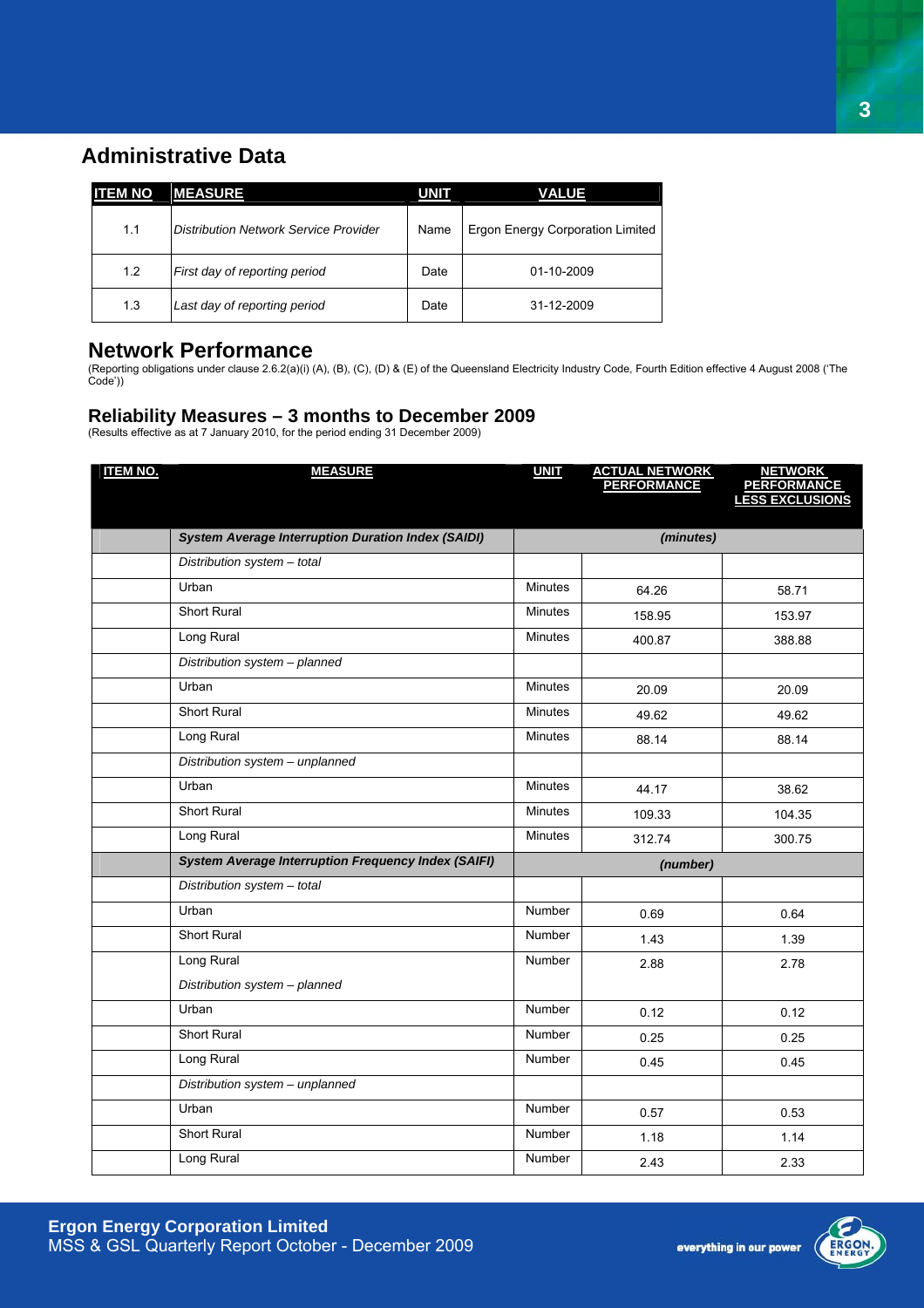#### **Reliability Measures – Financial Year to Date (1 July 2009 to 31 December 2009)**

(Results effective as at 7 January 2010, for the period ending 31 December 2009)

| <b>ITEM NO.</b> | <b>MEASURE</b>                                             | <b>UNIT</b>    | <b>ACTUAL NETWORK</b><br>PERFORMANCE | <b>NETWORK</b><br><b>PERFORMANCE</b><br><b>LESS EXCLUSIONS</b> |
|-----------------|------------------------------------------------------------|----------------|--------------------------------------|----------------------------------------------------------------|
|                 | <b>System Average Interruption Duration Index (SAIDI)</b>  |                | (minutes)                            |                                                                |
|                 | Distribution system - total                                |                |                                      |                                                                |
|                 | Urban                                                      | <b>Minutes</b> | 145.77                               | 139.63                                                         |
|                 | <b>Short Rural</b>                                         | <b>Minutes</b> | 299.42                               | 293.50                                                         |
|                 | Long Rural                                                 | <b>Minutes</b> | 610.55                               | 597.21                                                         |
|                 | Distribution system - planned                              |                |                                      |                                                                |
|                 | Urban                                                      | <b>Minutes</b> | 59.37                                | 59.37                                                          |
|                 | Short Rural                                                | <b>Minutes</b> | 128.39                               | 128.39                                                         |
|                 | Long Rural                                                 | <b>Minutes</b> | 208.09                               | 208.09                                                         |
|                 | Distribution system - unplanned                            |                |                                      |                                                                |
|                 | Urban                                                      | <b>Minutes</b> | 86.41                                | 80.26                                                          |
|                 | <b>Short Rural</b>                                         | <b>Minutes</b> | 171.03                               | 165.10                                                         |
|                 | Long Rural                                                 | <b>Minutes</b> | 402.46                               | 389.12                                                         |
|                 | <b>System Average Interruption Frequency Index (SAIFI)</b> |                | (number)                             |                                                                |
|                 | Distribution system - total                                |                |                                      |                                                                |
|                 | Urban                                                      | <b>Number</b>  | 1.33                                 | 1.28                                                           |
|                 | <b>Short Rural</b>                                         | <b>Number</b>  | 2.50                                 | 2.44                                                           |
|                 | Long Rural                                                 | Number         | 4.51                                 | 4.40                                                           |
|                 | Distribution system - planned                              |                |                                      |                                                                |
|                 | Urban                                                      | <b>Number</b>  | 0.32                                 | 0.32                                                           |
|                 | <b>Short Rural</b>                                         | Number         | 0.60                                 | 0.60                                                           |
|                 | Long Rural                                                 | <b>Number</b>  | 1.07                                 | 1.07                                                           |
|                 | Distribution system - unplanned                            |                |                                      |                                                                |
|                 | Urban                                                      | <b>Number</b>  | 1.01                                 | 0.96                                                           |
|                 | Short Rural                                                | <b>Number</b>  | 1.90                                 | 1.84                                                           |
|                 | Long Rural                                                 | Number         | 3.44                                 | 3.33                                                           |

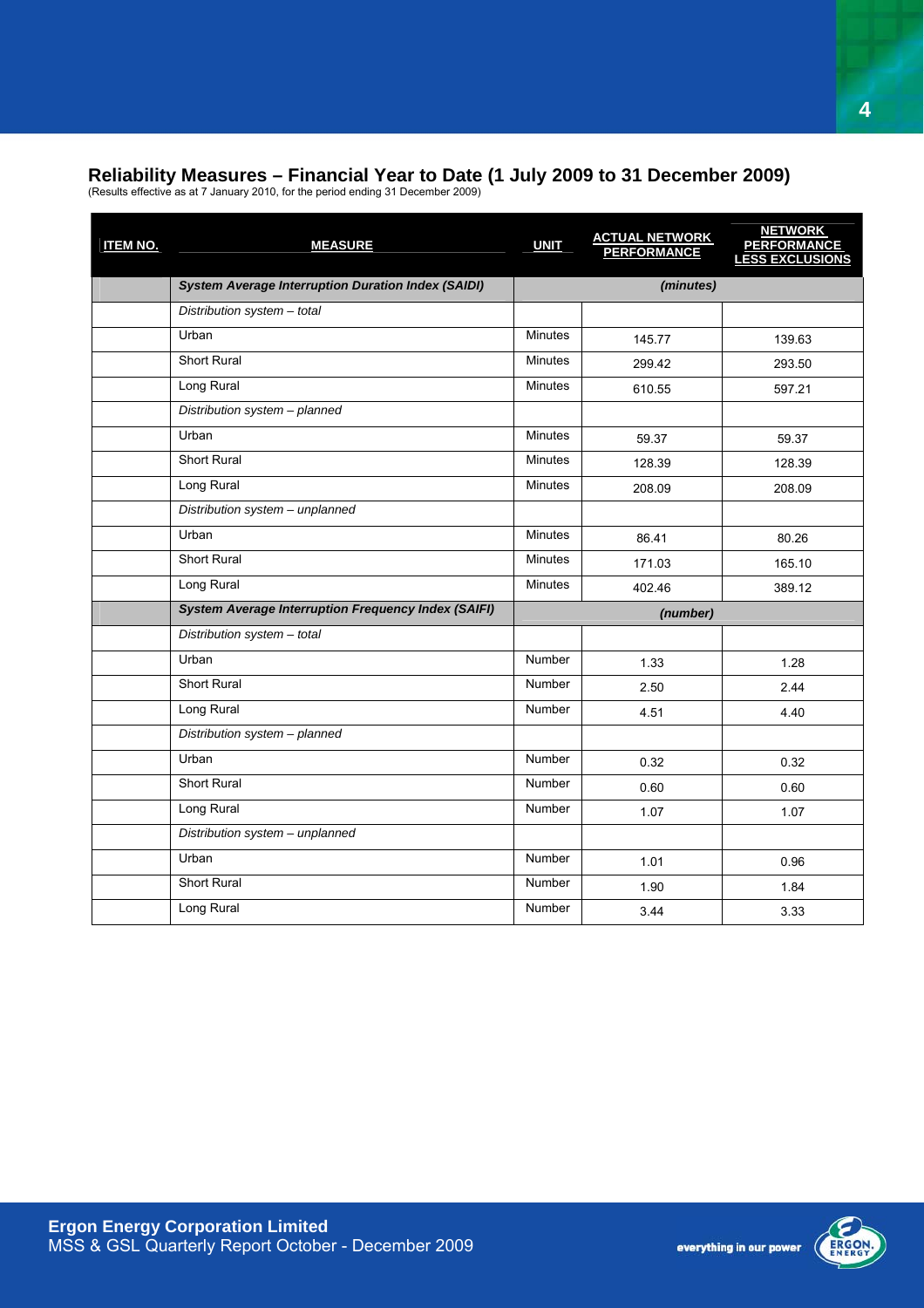#### **Details of Interruptions Excluded - 3 Months to December 2009**

(Results effective as at 7 January 2010, for the period ending 31 December 2009)

|                                                                                                                                                                                                                                 | Urban | <b>SR</b> | <b>LR</b> |
|---------------------------------------------------------------------------------------------------------------------------------------------------------------------------------------------------------------------------------|-------|-----------|-----------|
| <b>System Average Interruption Duration Index (SAIDI)</b>                                                                                                                                                                       |       | (minutes) |           |
| (a) an interruption of a duration of one minute or less;                                                                                                                                                                        | 0.00  | 0.00      | 0.00      |
| (b) an interruption resulting from:                                                                                                                                                                                             |       |           |           |
| (i) load shedding due to a shortfall in generation; <sup>1</sup>                                                                                                                                                                | 5.01  | 3.64      | 9.52      |
| (ii) a direction by NEMMCO, a system operator or any other<br>body exercising a similar function under the Electricity Act,<br>National Electricity Code or National Electricity Law;                                           | 0.00  | 0.00      | 0.00      |
| (iii) automatic shedding of load under the control of under<br>frequency relays following the occurrence of a power system<br>under-frequency condition described in the power system<br>security and reliability standards; or | 0.00  | 0.00      | 0.00      |
| (iv) a failure of the shared transmission grid; or                                                                                                                                                                              | 0.08  | 0.31      | 0.56      |
| (v) a direction by a police officer or another authorised person<br>exercising powers in relation to public safety;                                                                                                             | 0.00  | 0.00      | 0.00      |
| (c) any interruption to the supply of electricity on a distribution<br>entity's supply network which commences on a major event day;<br>and                                                                                     | 0.00  | 0.00      | 0.00      |
| (d) an interruption caused by a customer's electrical installation or<br>failure of that electrical installation.                                                                                                               | 0.46  | 1.03      | 1.91      |
| <b>Total SAIDI for all Exclusion Events</b>                                                                                                                                                                                     | 5.55  | 4.98      | 11.99     |
|                                                                                                                                                                                                                                 |       |           |           |
|                                                                                                                                                                                                                                 |       |           |           |
| <b>System Average Interruption Frequency Index (SAIFI)</b>                                                                                                                                                                      |       | (number)  |           |
| (a) an interruption of a duration of one minute or less;                                                                                                                                                                        | 0.00  | 0.00      | 0.00      |
| (b) an interruption resulting from:                                                                                                                                                                                             |       |           |           |
| (i) load shedding due to a shortfall in generation;                                                                                                                                                                             | 0.02  | 0.01      | 0.04      |
| (ii) a direction by NEMMCO, a system operator or any other<br>body exercising a similar function under the Electricity Act,<br>National Electricity Code or National Electricity Law;                                           | 0.00  | 0.00      | 0.00      |
| (iii) automatic shedding of load under the control of under<br>frequency relays following the occurrence of a power system<br>under-frequency condition described in the power system<br>security and reliability standards; or | 0.00  | 0.00      | 0.00      |
| (iv) a failure of the shared transmission grid; or                                                                                                                                                                              | 0.02  | 0.02      | 0.06      |
| (v) a direction by a police officer or another authorised person<br>exercising powers in relation to public safety;                                                                                                             | 0.00  | 0.00      | 0.00      |
| (c) any interruption to the supply of electricity on a distribution<br>entity's supply network which commences on a major event day;<br>and                                                                                     | 0.00  | 0.00      | 0.00      |
| (d) an interruption caused by a customer's electrical installation or<br>failure of that electrical installation.                                                                                                               | 0.00  | 0.01      | 0.01      |

Note: Ergon Energy does not currently record momentary (<1 minute) outages.



<sup>1&</sup>lt;br>The increase in SAIDI minutes reported against "Load shedding due to Generation Short Fall" can be attributed to the multiple forced outages relating to generation problems at a power station located in Ergon Energy's northern supply region towards the end of November 2009. The sustained outages mostly affected the supply interruption to Ergon Energy's customers in Mt Isa, Cloncurry and Dajarra. A total of 20,614 customers were affected by the forced outages that occurred during four different instances in November.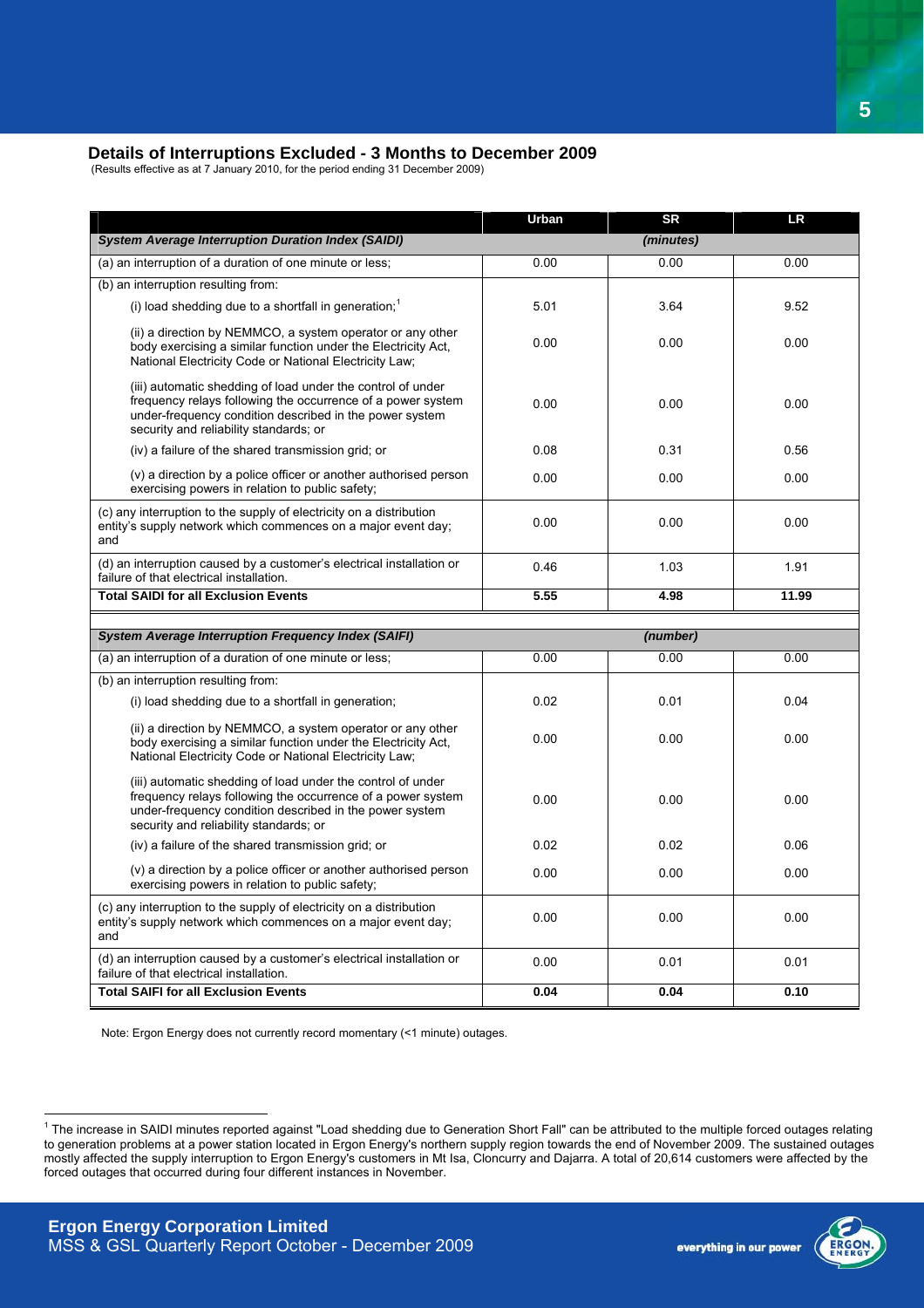#### **Details of Interruptions Excluded for the Financial Year to Date (1 July 2009 to 31 December 2009)**

(Results effective as at 7 January 2010, for the period ending 3 December 2009)

|                                                                                                                                                                                                                                 | Urban | <b>SR</b> | <b>LR</b> |
|---------------------------------------------------------------------------------------------------------------------------------------------------------------------------------------------------------------------------------|-------|-----------|-----------|
| <b>System Average Interruption Duration Index (SAIDI)</b>                                                                                                                                                                       |       | (minutes) |           |
| (a) an interruption of a duration of one minute or less;                                                                                                                                                                        | 0.00  | 0.00      | 0.00      |
| (b) an interruption resulting from:                                                                                                                                                                                             |       |           |           |
| (i) load shedding due to a shortfall in generation;                                                                                                                                                                             | 5.01  | 3.81      | 9.52      |
| (ii) a direction by NEMMCO, a system operator or any other<br>body exercising a similar function under the Electricity Act,<br>National Electricity Code or National Electricity Law;                                           | 0.00  | 0.00      | 0.00      |
| (iii) automatic shedding of load under the control of under<br>frequency relays following the occurrence of a power system<br>under-frequency condition described in the power system<br>security and reliability standards; or | 0.00  | 0.00      | 0.00      |
| (iv) a failure of the shared transmission grid; or                                                                                                                                                                              | 0.08  | 0.38      | 0.56      |
| (v) a direction by a police officer or another authorised person<br>exercising powers in relation to public safety;                                                                                                             | 0.00  | 0.00      | 0.00      |
| (c) any interruption to the supply of electricity on a distribution<br>entity's supply network which commences on a major event day;<br>and                                                                                     | 0.00  | 0.00      | 0.00      |
| (d) an interruption caused by a customer's electrical installation or<br>failure of that electrical installation.                                                                                                               | 1.06  | 1.74      | 3.27      |
| <b>Total SAIDI for all Exclusion Events</b>                                                                                                                                                                                     | 6.14  | 5.93      | 13.34     |
| <b>System Average Interruption Frequency Index (SAIFI)</b>                                                                                                                                                                      |       | (number)  |           |
| (a) an interruption of a duration of one minute or less;                                                                                                                                                                        | 0.00  | 0.00      | 0.00      |
| (b) an interruption resulting from:                                                                                                                                                                                             |       |           |           |
| (i) load shedding due to a shortfall in generation;                                                                                                                                                                             | 0.02  | 0.02      | 0.04      |
| (ii) a direction by NEMMCO, a system operator or any other<br>body exercising a similar function under the Electricity Act.<br>National Electricity Code or National Electricity Law;                                           | 0.00  | 0.00      | 0.00      |
| (iii) automatic shedding of load under the control of under<br>frequency relays following the occurrence of a power system<br>under-frequency condition described in the power system<br>security and reliability standards; or | 0.00  | 0.00      | 0.00      |
| (iv) a failure of the shared transmission grid; or                                                                                                                                                                              | 0.02  | 0.03      | 0.06      |
| (v) a direction by a police officer or another authorised person<br>exercising powers in relation to public safety;                                                                                                             | 0.00  | 0.00      | 0.00      |
| (c) any interruption to the supply of electricity on a distribution<br>entity's supply network which commences on a major event day;<br>and                                                                                     | 0.00  | 0.00      | 0.00      |
| (d) an interruption caused by a customer's electrical installation or<br>failure of that electrical installation.                                                                                                               | 0.01  | 0.01      | 0.02      |
| <b>Total SAIFI for all Exclusion Events</b>                                                                                                                                                                                     | 0.05  | 0.06      | 0.11      |

Note: Ergon Energy does not currently record momentary (<1 minute) outages.



**6**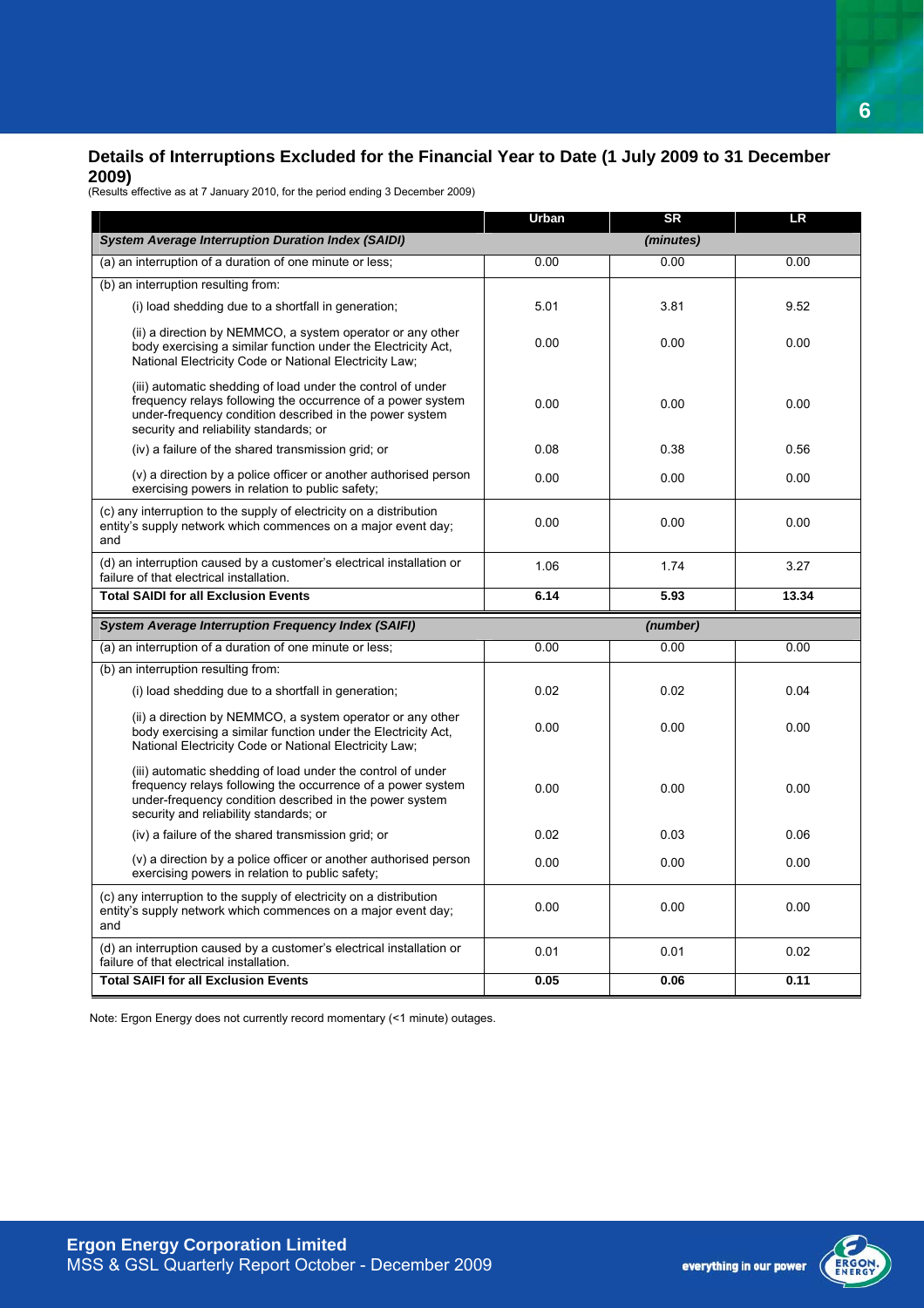#### **Description of any major event days**

During the December 2009 quarter, there were no Major Event Days (MED) registered using the 2.5 beta exclusion event method, which classifies a MED to be any day with a daily SAIDI value greater than the 2009-10 MED Threshold (TMED) of 7.49 system minutes.

#### **Explanation of reasons for exceeding minimum service standards and proposals to improve performance**

During the December quarter Ergon Energy's planned outage performance improved as a result of the progressive reinstatement of the live line work practice and the completion of staff training by late November 2009. With the ongoing storm season in this quarter, Ergon Energy is ensuring that its best operational measures are in place to address the increased unplanned performance likely to arise due to the adverse weather.

Nevertheless, the overall reliability YTD performance (both SAIDI and SAIFI) for the three feeder categories remain adversely impacted from the large volume of planned outages in the first quarter of 2009/10 resulted from the safety initiated suspension of the Live Line works. This has resulted in the overall YTD SAIDI/SAIFI performance being unfavourable to the internal YTD targets for all three feeder categories presenting a significant challenge to Ergon Energy meeting MSS requirements for the year to 30 June 2010.

This is most likely to result in Ergon Energy remaining unfavourable to the 2009/10 MSS for Urban SAIDI and SAIFI and Short Rural SAIDI.

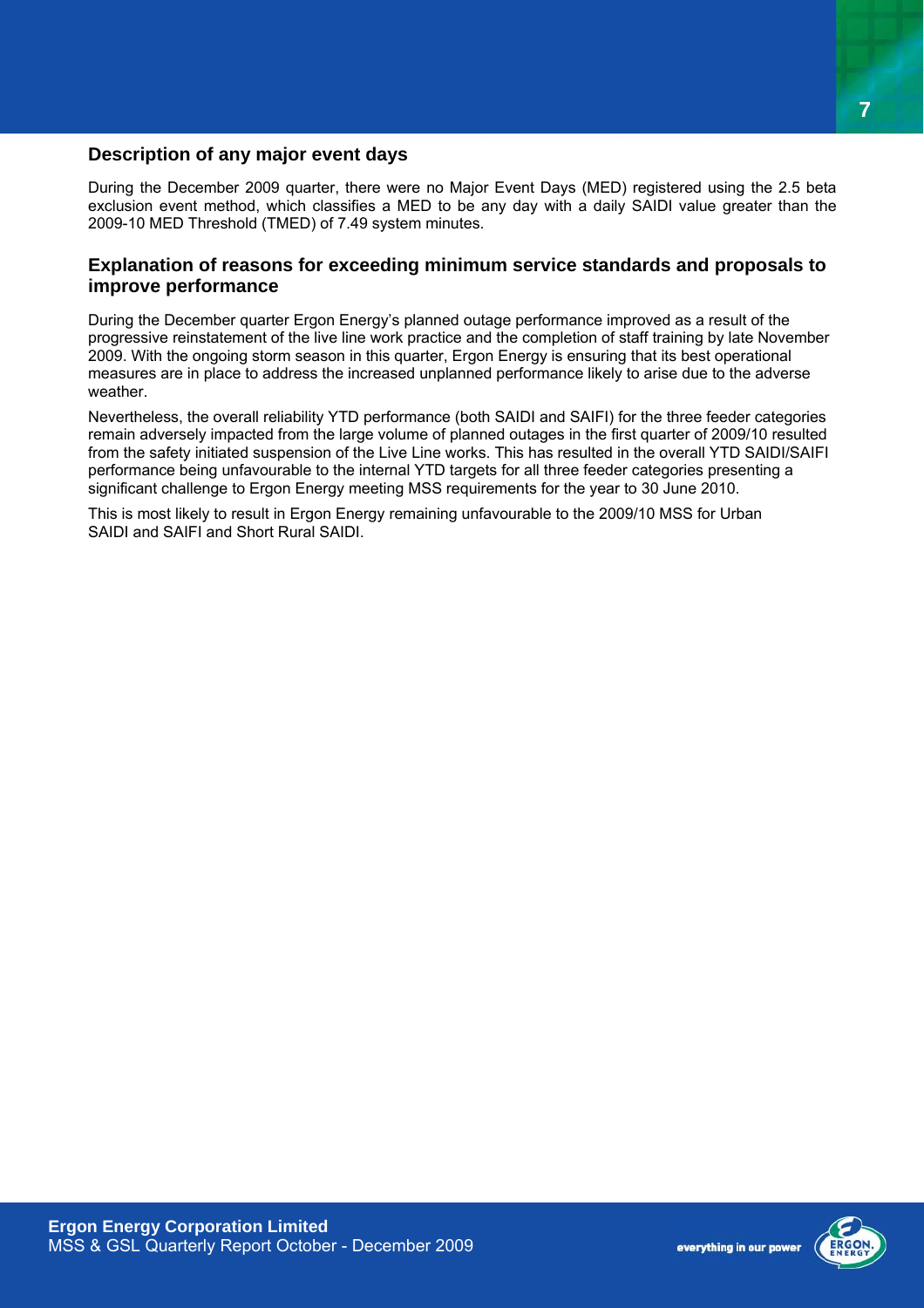#### **SAIDI and SAIFI Run Rate Graphs for the Financial Year to Date**

(Results effective as at 4 January 2010, for the period ending 31 December 2009)



| <b>Feeder Type</b> | <b>SAIDI</b><br><b>Network</b><br>Performance<br>less MSS<br>exclusions<br>(Actual) | <b>SAIDI MSS</b><br><b>Run Rate</b><br>Limits |
|--------------------|-------------------------------------------------------------------------------------|-----------------------------------------------|
| Urban (UR)         | 140                                                                                 | 73                                            |
| Short Rural (SR)   | 293                                                                                 | 214                                           |
| Long Rural (LR)    | 597                                                                                 | 531                                           |



| <b>Feeder Type</b> | <b>SAIFI</b><br><b>Network</b><br>Performance<br>less MSS<br>exclusions<br>(Actual) | <b>SAIFI MSS</b><br><b>Run Rate</b><br>Limits |
|--------------------|-------------------------------------------------------------------------------------|-----------------------------------------------|
| Urban (UR)         | 1.28                                                                                | 0.97                                          |
| Short Rural (SR)   | 244                                                                                 | 2.05                                          |
| Long Rural (LR)    | 4.40                                                                                | 4.01                                          |



everything in our power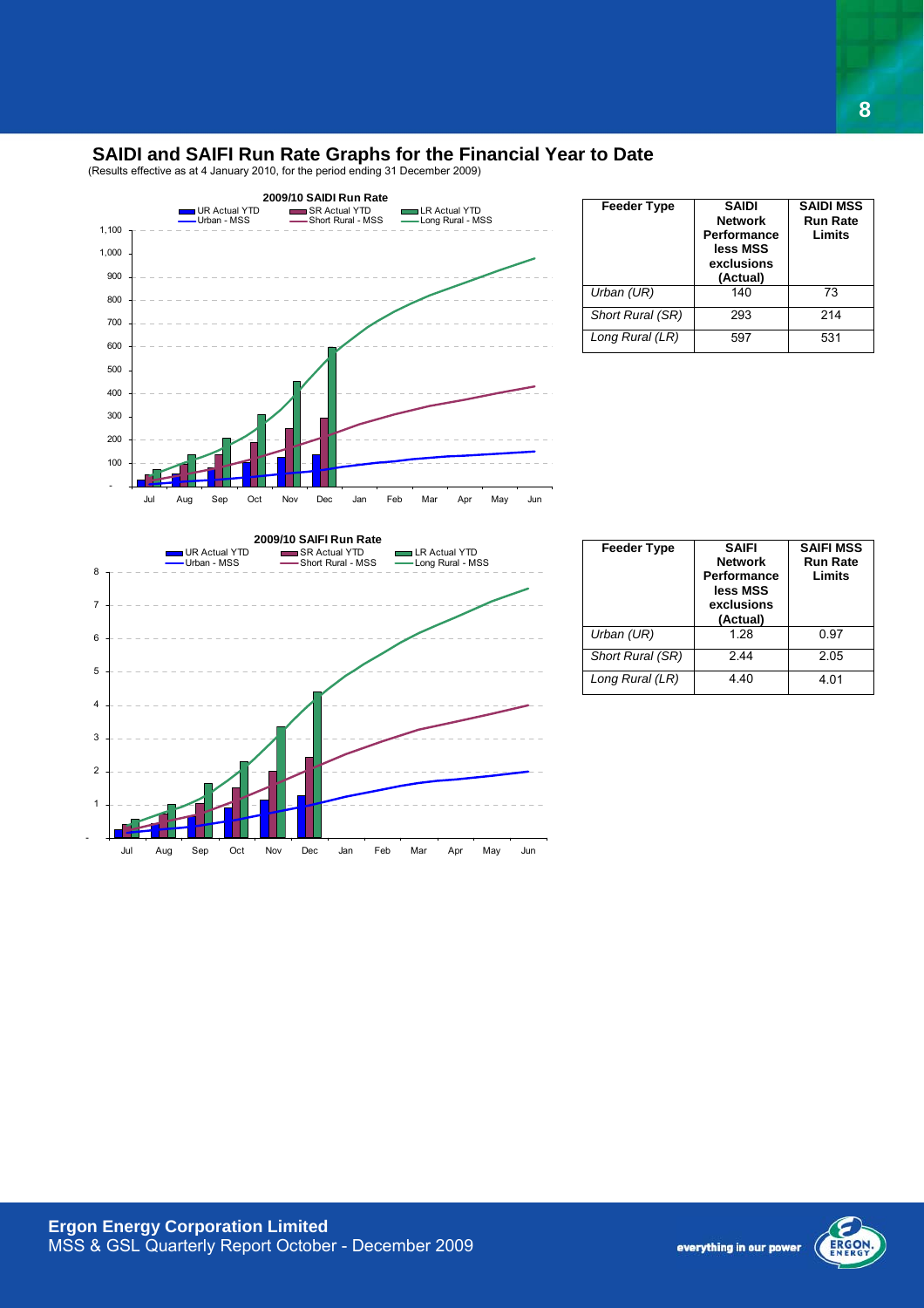#### **Guaranteed Service Levels (GSLs)**

(Reporting obligations under clause 2.6.2(a)(ii) (A), (B) & (C) of The Code)

#### **GSL Claims Breakdown for the Quarter and Financial Year to Date (1 October 2009 to 31 December 2009)<sup>2</sup>**

|                               |                                          |                                                        | October 2009 to December 2009                           |                       | <b>Financial Year to Date</b>            |                                                        |                                                         |                |
|-------------------------------|------------------------------------------|--------------------------------------------------------|---------------------------------------------------------|-----------------------|------------------------------------------|--------------------------------------------------------|---------------------------------------------------------|----------------|
| Type of GSL                   | No. of<br><b>Claims</b><br><b>Raised</b> | No. of<br><b>Claims</b><br><b>Accepted</b><br>and Paid | No. of<br><b>Claims</b><br>Investigated<br>and Not Paid | <b>Amount</b><br>Paid | No. of<br><b>Claims</b><br><b>Raised</b> | No. of<br><b>Claims</b><br><b>Accepted</b><br>and Paid | No. of<br><b>Claims</b><br>Investigated<br>and Not Paid | Amount<br>Paid |
| Planned Interruption (Bus)    | 16                                       | 4                                                      | 12                                                      | \$200                 | 27                                       | 13                                                     | 14                                                      | \$650          |
| Planned Interruption (Res)    | 79                                       | 41                                                     | 38                                                      | \$820                 | 262                                      | 185                                                    | 77                                                      | \$3,700        |
| Connection                    | 36                                       | 24                                                     | 12                                                      | \$2,130               | 58                                       | 42                                                     | 16                                                      | \$3,930        |
| <b>Wrongful Disconnection</b> | 92                                       | 65                                                     | 27                                                      | \$6,500               | 178                                      | 126                                                    | 52                                                      | \$12,600       |
| Reconnection                  | 14                                       | ⇁                                                      | ⇁                                                       | \$320                 | 18                                       | 11                                                     |                                                         | \$480          |
| Hot Water Supply              | 5                                        | 0                                                      | 5                                                       | \$0                   | 6                                        |                                                        | 5                                                       | \$320          |
| Appointments                  | 6                                        | 3                                                      | 3                                                       | \$120                 | 20                                       | 14                                                     | 6                                                       | \$560          |
| Reliability - Frequency       | 17                                       | 0                                                      | 17                                                      | \$0                   | 20                                       |                                                        | 19                                                      | \$80           |
| Reliability - Duration        | 20                                       | 6                                                      | 14                                                      | \$480                 | 22                                       | 6                                                      | 16                                                      | \$480          |
| <b>Total</b>                  | 285                                      | 150                                                    | 135                                                     | \$10,570              | 611                                      | 399                                                    | 212                                                     | \$22.800       |

During the December quarter there were six reliability GSL claims which were the result of storm activity through the St George area on 23<sup>rd</sup> December, the low level of reliability claims for the financial year to date can be attributed to a relatively benign storm season. The claims for reliability GSL's are low as a customers eligibility to claim is based on a cumulative number of interruptions exceeding the *Electricity Industry Code* annual threshold by feeder type.

#### **Explanation for Rejection of GSL Claims - 3 months to December 2009**

Ergon Energy rejected 135 GSL claims during the December 2009 quarter. Of these, 101 related to GSL claims made by customers. The remaining 34 GSL claims rejected related to GSL claims automatically identified and raised for investigation by Ergon Energy which were subsequently assessed and rejected. Reasons for rejection of each of these GSL claims are summarised below:

- 6 Customer Connection
	- 1 x Service Order wasn't closed correctly not an actual GSL
	- 2 x Large customer not eligible
	- 3 x Dates entered incorrectly
- 27 Wrongful Disconnection
	- 1 x Main Switch turned off by 3rd party
	- 3 x Customer disconnected for debt payment arrangements not kept
	- 1 x Should have been Connection GSL but would still be rejected as premise had defects
	- 7 x Customer did not make application on property
	- 2 x Customer was not disconnected (does not meet GSL requirements)
	- 4 x Possible internal fault at customer's premises

 $\overline{a}$ 



**Definitions / Notes:** 

<sup>&</sup>lt;sup>2</sup> Figures reported include both GSL claims made / raised by customers and GSL claims automatically identified and raised for investigation and payment by Ergon Energy (as per clause 2.5.11(a) of the *Electricity Industry Code*).

The Number of Claims Investigated and Not Paid reflect claims raised for investigation, which are subsequently found not to be valid GSL claims as per requirements under the *Electricity Industry Code* (rejected GSLs). Rejected GSLs can arise from both customer initiated GSL claims and corporate initiated GSL claims. Refer to the "Explanation for Rejection of GSL Claims" for further details on rejected GSL claims.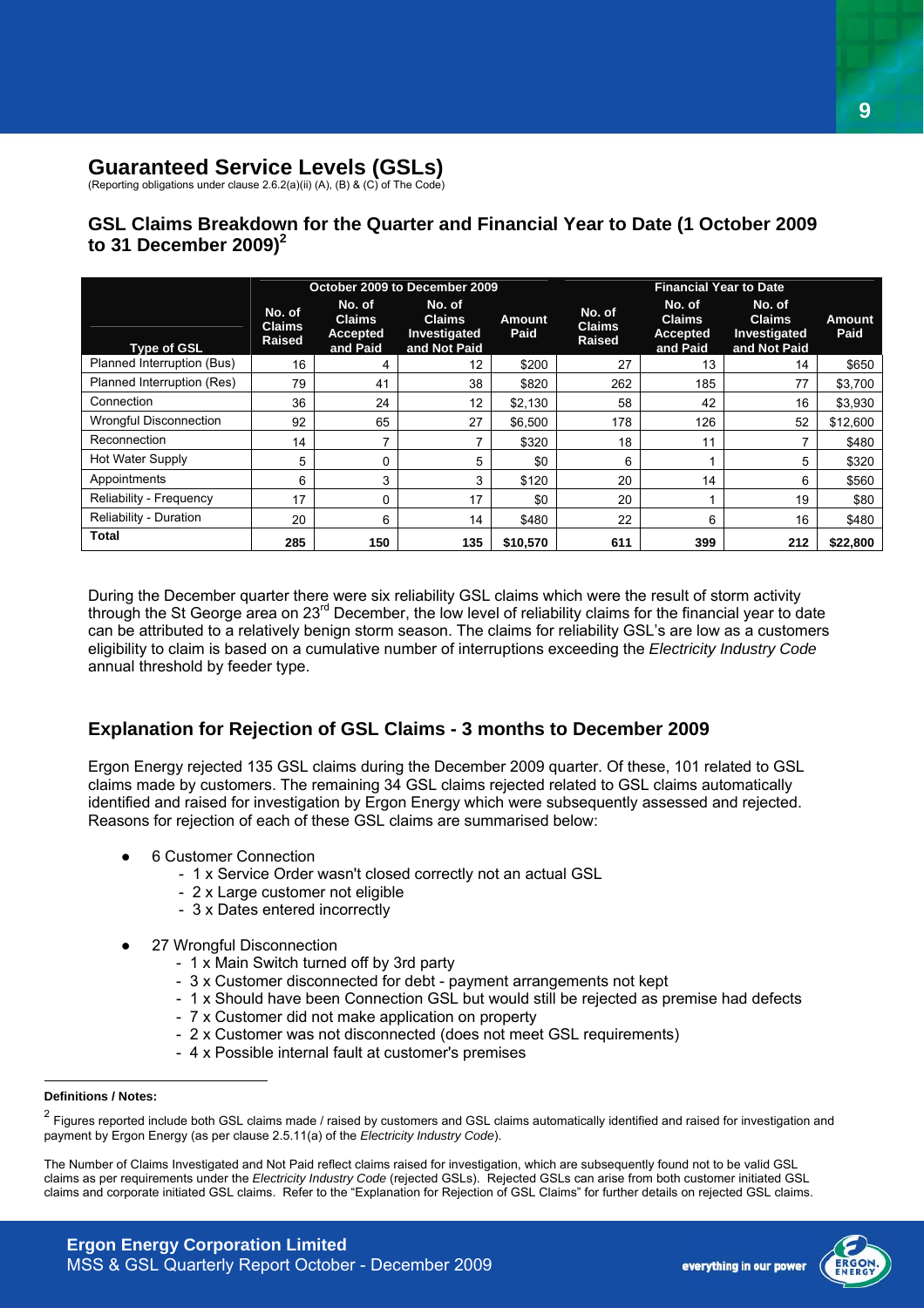- 1 x Customer connected within time allowances
- 4 x Incorrectly entered into system (another claim raised and paid)
- 1 x Mechanic disconnected correct premises
- 1 x Customer disconnected for debt payment arrangements not kept
- 1 x Customer provided incorrect dates for Final Reading
- 1 x Initially rejected however investigation revealed valid claim (another claim raised and paid)
- 1 Hot Water Supply
	- 1 x Ergon not notified about council address change
- 38 Planned Interruption (Res)
	- 27 x Customer was advised of outage
	- 1 x Unplanned outage caused by planned outage
	- 3 x Already paid on another claim
	- 2 x Customer's planned outage did not take place
	- 3 x Emergency outage (P1 GSL Exempt)
	- 1 x Large customer not eligible
	- 1 x Customer did not meet Government regulated time threshold for Duration GSL
- 12 Planned Interruption (Bus)
	- 2 x Customer was advised of outage
	- 2 x Large customer not eligible
	- 3 x Customer was advised of outage
	- 1 x Customer was part of an unplanned outage
	- 2 x Already paid on another claim
	- 1 x Customer advised times only approximate (delay due to weather conditions)
	- 1 x Unable to contact customer to advise of outage (claim denied)
- 7 Reconnection
	- 1 x Customer paid on automatic raised claim
	- 1 x Customer reconnected within code timeframes
	- 2 x Incorrectly entered into system (another claim raised and paid)
	- 1 x Customer did not check safety switch (was turned off)
	- 2 x No specific time entered for reconnection (invalid GSL)
- 6 Connection
	- 1 x GSL rejected to wait for an automatic GSL through FACOM
	- 3 x Customer paid on automatic raised claim
	- 2 x Mistakenly raised as GSL instead of claim
- 17 Reliability of Supply (Freq)
	- 13 x Customer did not meet Government regulated threshold for Frequency GSL
	- 1 x Copy of claim already entered
	- 1 x Incorrectly raised as GSL (was only a general enquiry)
	- 2 x Customer did not make GSL claim within required time frame
- 14 Reliability of Supply (Dur)
	- 6 x Customer did not meet Government regulated time threshold for Duration GSL
	- 1 x Customer did not make GSL claim within required 1 month time frame
	- 3 x Customer in Natural Disaster area (crews unable to reach customer through flood waters)
	- 1 x Customer has claimed previously
	- 1 x Large customer not eligible
	- 1 x Accidentally raised as a GSL (should have been liability claim)
	- 1 x Emergency repairs extended the duration of outage
- 4 Hot Water Supply
	- 4 x Accidentally raised as a GSL (should have been a liability claim)